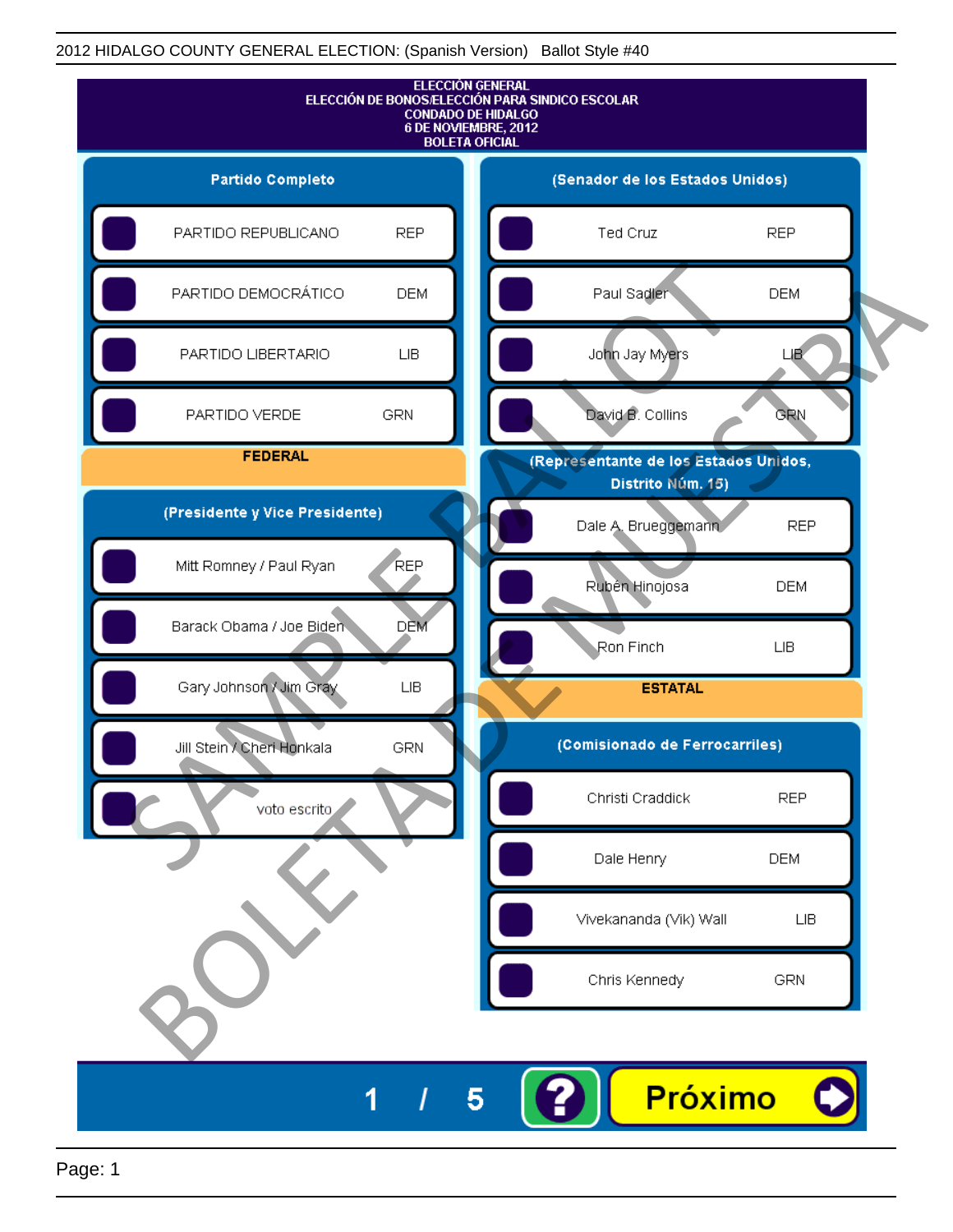

Page: 2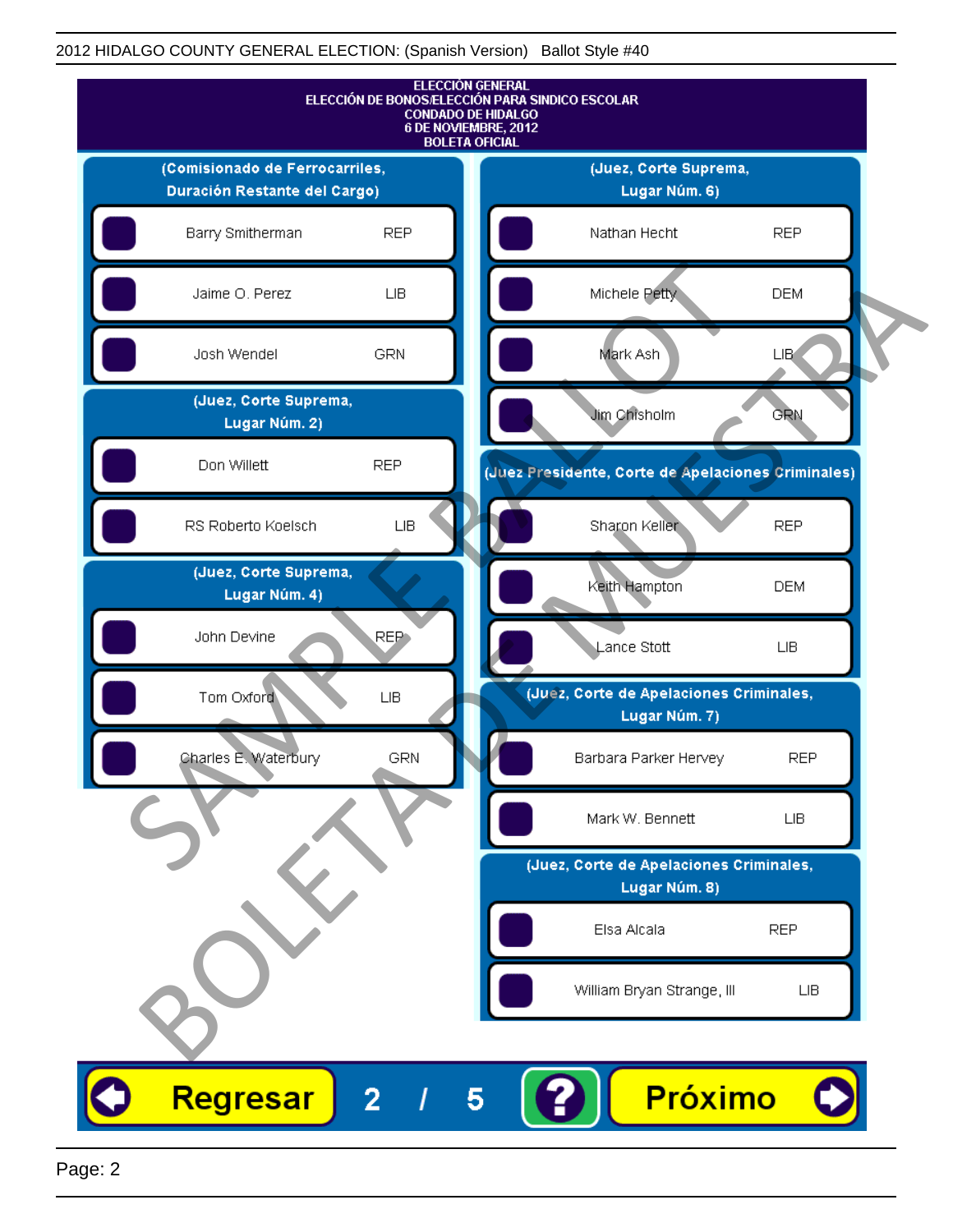

Page: 3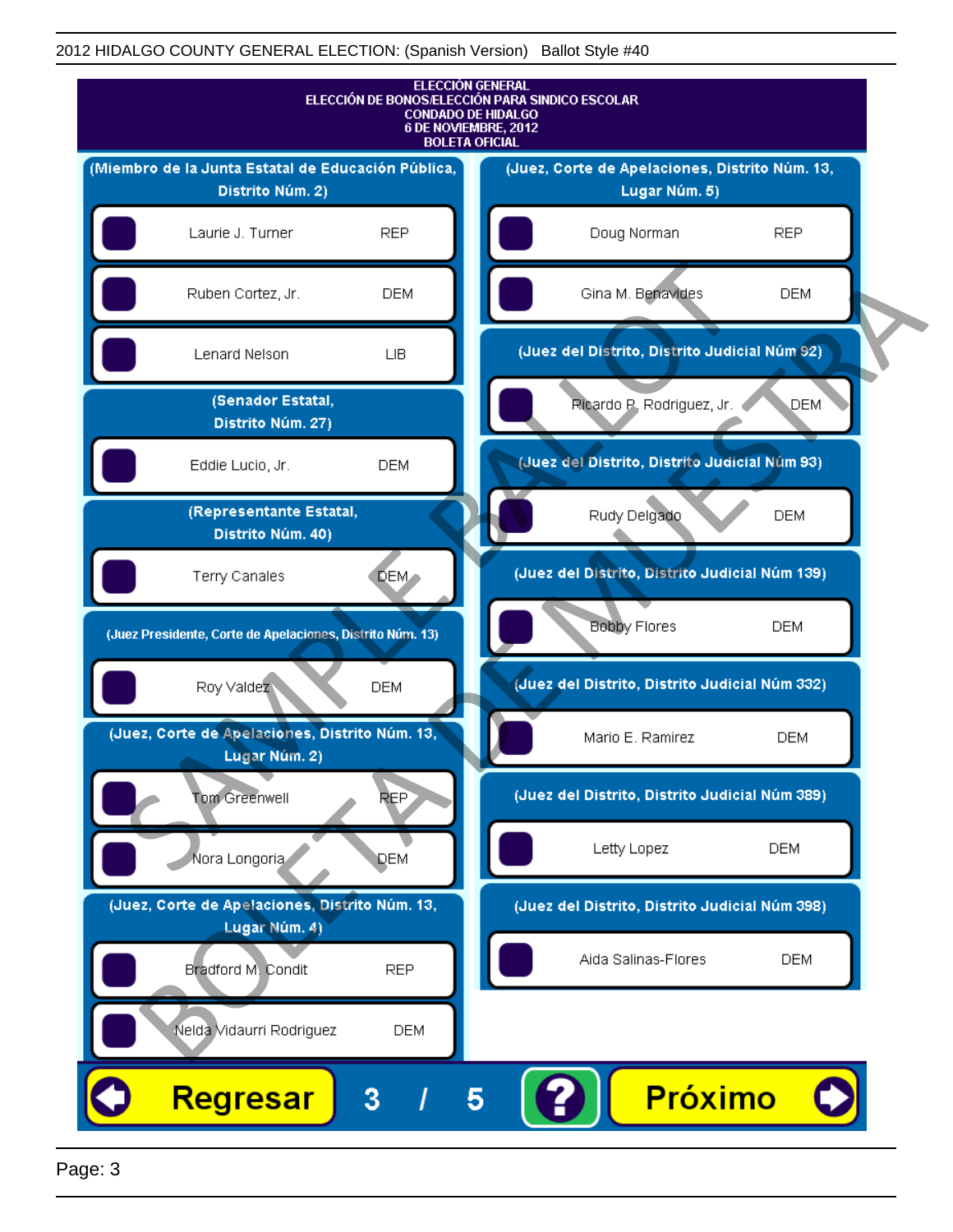| <b>ELECCIÓN GENERAL</b><br>ELECCIÓN DE BONOS/ELECCIÓN PARA SINDICO ESCOLAR<br><b>CONDADO DE HIDALGO</b><br>6 DE NOVIEMBRE, 2012<br><b>BOLETA OFICIAL</b> |                                           |
|----------------------------------------------------------------------------------------------------------------------------------------------------------|-------------------------------------------|
| (Juez del Distrito, Distrito Judicial Núm 430)                                                                                                           | DISTRITO ESCOLAR INDEPENDIENTE DE WESLACO |
| Israel Ramon, Jr.<br><b>DEM</b>                                                                                                                          | (Sindico Escolar,<br>Lugar Núm. 1)        |
| (Juez del Distrito, Distrito Judicial Núm 449)                                                                                                           | Erasmo "Moe" Lopez                        |
| Jesse Contreras<br><b>DEM</b>                                                                                                                            | Javi Herrera                              |
| <b>CONDADO</b>                                                                                                                                           | Mark Arce                                 |
| (Sherife)                                                                                                                                                | Rodolfo "Fito" Rodriguez                  |
| <b>REP</b><br>Robert Caples                                                                                                                              | (Sindico Escolar,<br>Lugar Núm. 2)        |
| Guadalupe "Lupe" Trevino<br>DEM                                                                                                                          | Roy Kello Ramirez                         |
| DISTRITO DE DRENAJE NUMERO UNO DEL CONDADO<br>DE HIDALGO, TEXAS                                                                                          | Ivan Pérez                                |
| <b>ELECCIÓN DE BONOS</b>                                                                                                                                 | Richard Rivera                            |
| (LA EMISIÓN DE BONOS EN LA CANTIDAD DE<br>\$184,000,000.00 Y LA IMPOSICIÓN DE IMPUESTOS<br>SUFICIENTES PARA PAGAR LOS BONOS PARA                         | (Sindico Escolar,                         |
| MEJORAS AL SISTEMA DE DESAGUE DEL DISTRITO?)                                                                                                             | Lugar Núm. 3)                             |
| A FAVOR                                                                                                                                                  | Adrian Gonzalez                           |
| EN CONTRA                                                                                                                                                | Orlando "Orly" Rodriguez                  |
|                                                                                                                                                          |                                           |
| Regresar<br>4<br>5                                                                                                                                       | <b>Próximo</b>                            |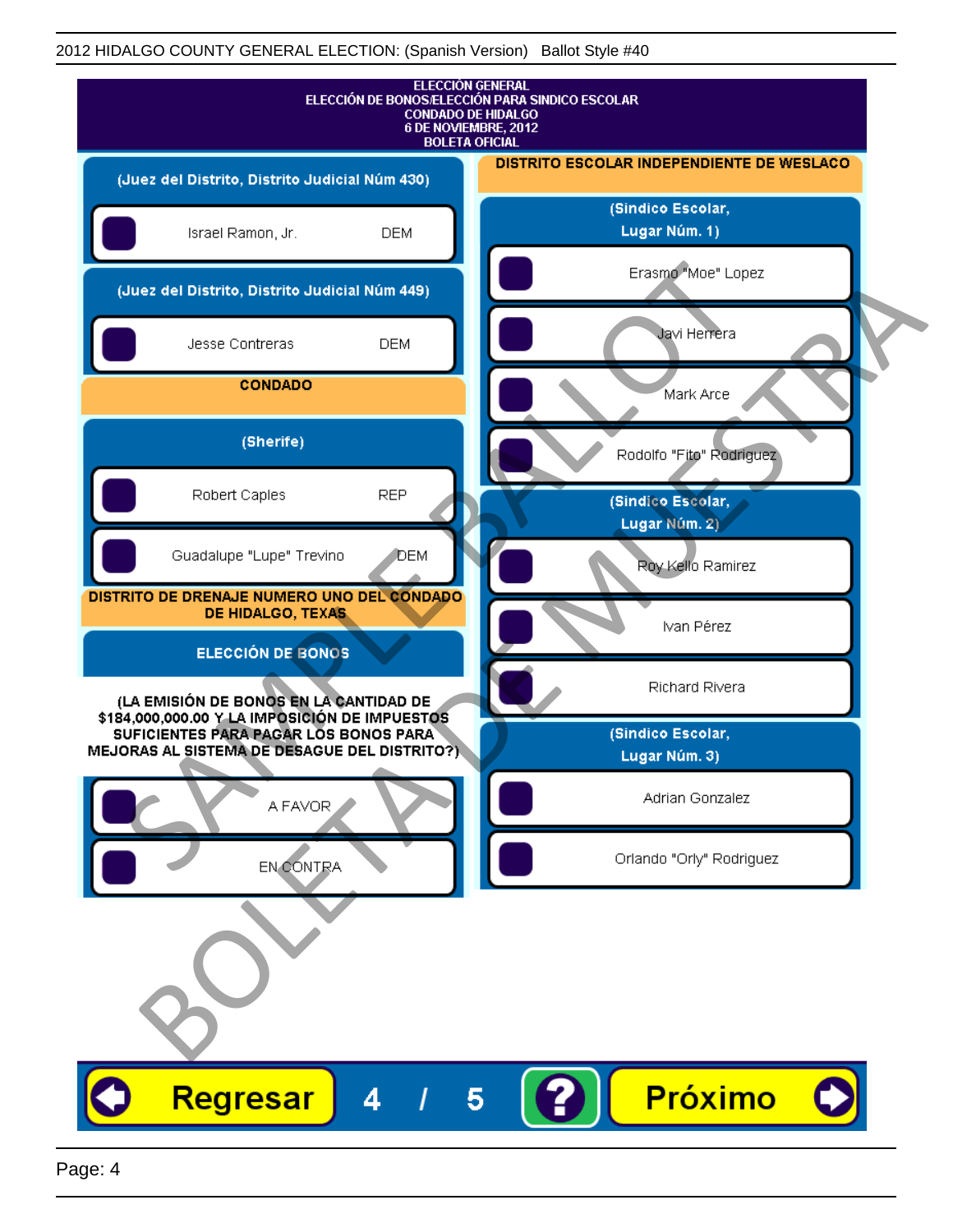## ELECCIÓN GENERAL ELECCIÓN DE BONOS/ELECCIÓN PARA SINDICO ESCOLAR<br>CONDADO DE HIDALGO<br>6 DE NOVIEMBRE, 2012 **BOLETA OFICIAL**

Revisar

### CANDIDATO SIN CONTENDIENTE DECLARADO ELECTO

(Juez, Corte de Ley del Condado, Núm. 7) Sergio Valdez (DEM)

(Asesor-Colector de Impuestos del Condado)

Fallo Fall Willdrea, J.I. (DEM)<br>
Consistionado el Condado, Precincto Núm. 1)<br>
A.C. Cuellar Jr. (DEM)<br>
Ullez de Paz, Precinto Núm. 1)<br>
Juez de Paz, Precinto Núm. 1, Lugar Núm. 1)<br>
Gilberto Sentr (DEM)<br>
Robert M. "Bobby" Con misionado del Condiado, Precincto Núm. 1)<br>
Andro del Condiado, Precincto Núm. 3)<br>
ez de Paz, Precinto Núm. 21<br>
algo M. Picer Lo Saerz, (CIEM)<br>
algo M. Picer Lo Saerz, (CIEM)<br>
algo M. Picer Lo Saerz, (CIEM)<br>
ez de Paz, Prec

Regresar

5

5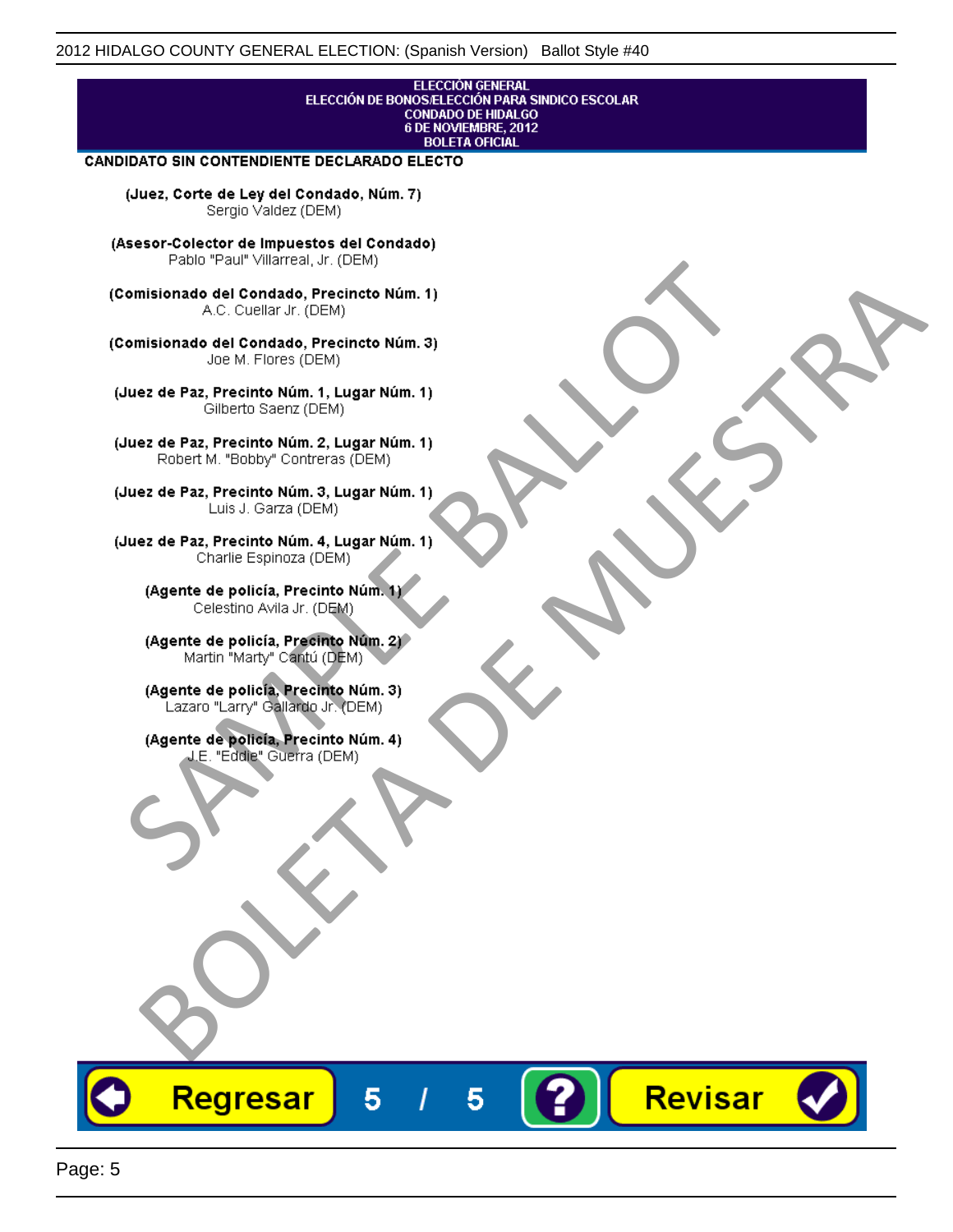# Resumen de instrucciones para la boleta electoral.

Presione el nombre del candidato o el título de la contienda para volver a la contienda.

El botón Votar se iluminará

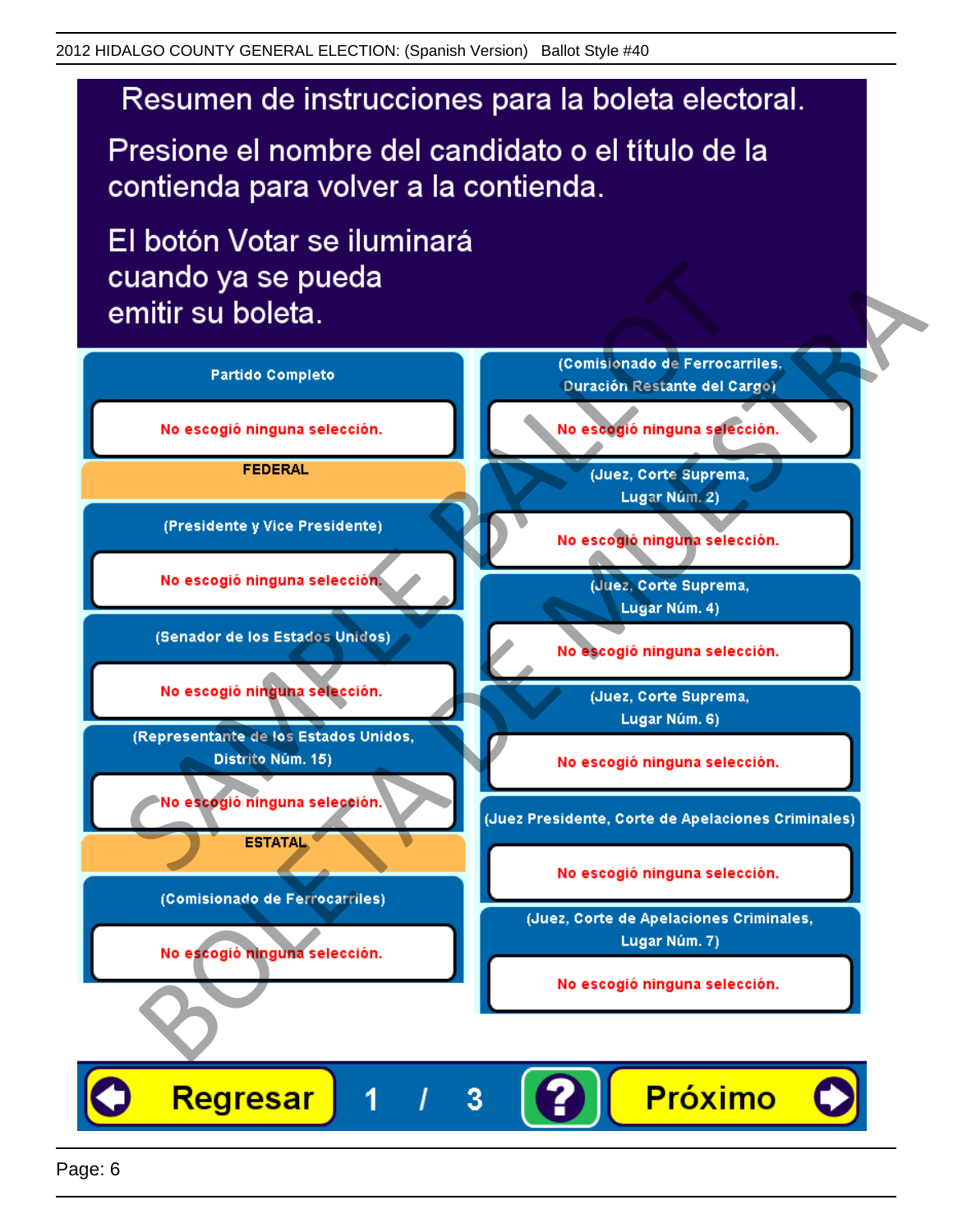# Resumen de instrucciones para la boleta electoral.

Presione el nombre del candidato o el título de la contienda para volver a la contienda.

El botón Votar se iluminará